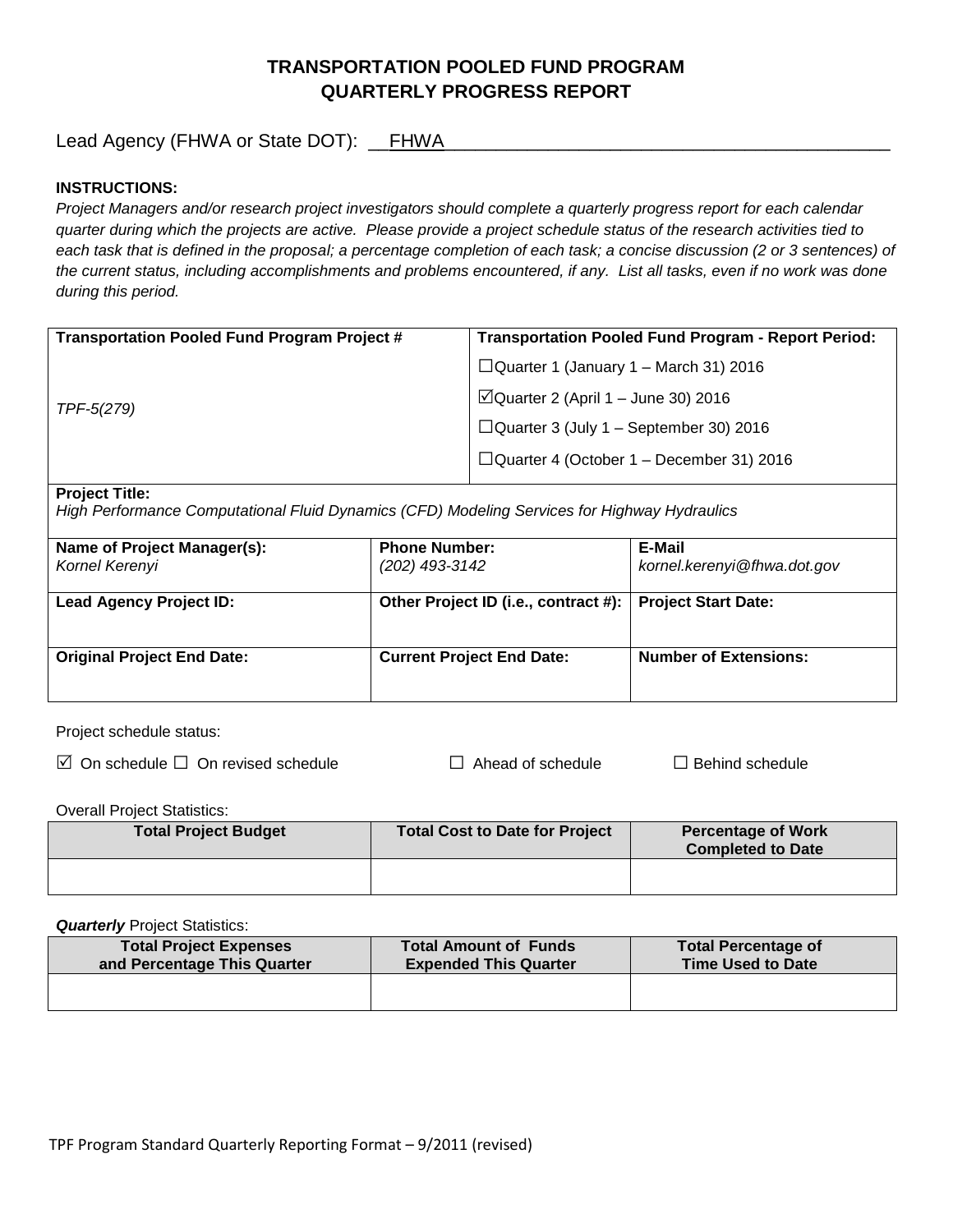### **Project Description**:

The Federal Highway Administration established an Inter-Agency Agreement (IAA) with the Department of Energy's (DOE) Argonne National Laboratory (ANL) Transportation Analysis Research Computing Center (TRACC) to get access and support for High Performance Computational Fluid Dynamics (CFD) modeling for highway hydraulics research conducted at the Turner-Fairbank Highway Research Center (TFHRC) Hydraulics Laboratory. TRACC was established in October 2006 to serve as a high-performance computing center for use by U.S. Department of Transportation (USDOT) research teams, including those from Argonne and their university partners. The objective of this cooperative project is to:

- Provide research and analysis for a variety of highway hydraulics projects managed or coordinated by State DOTs
- Provide and maintain a high performance Computational Fluid Dynamics (CFD) computing environment for application to highway hydraulics infrastructure and related projects
- Support and seek to broaden the use of CFD among State Department of Transportation employees.

The work includes:

- Computational Mechanics Research on a Variety of Projects: The TRACC scientific staff in the computational mechanics focus area will perform research, analysis, and parametric computations as required for projects managed or coordinated by State DOTs.
- Computational Mechanics Research Support: The TRACC support team consisting of highly qualified engineers in the CFD focus areas will provide guidance to users of CFD software on an as needed or periodic basis determined by the State DOTs.
- Computing Support: The TRACC team will use the TRACC clusters for work done on projects; The TRACC system administrator will maintain the clusters and work closely with the Argonne system administrator's community; The TRACC system administrator will also install the latest versions of the STAR-CCM+ CFD software and other software that may be required for accomplishing projects.

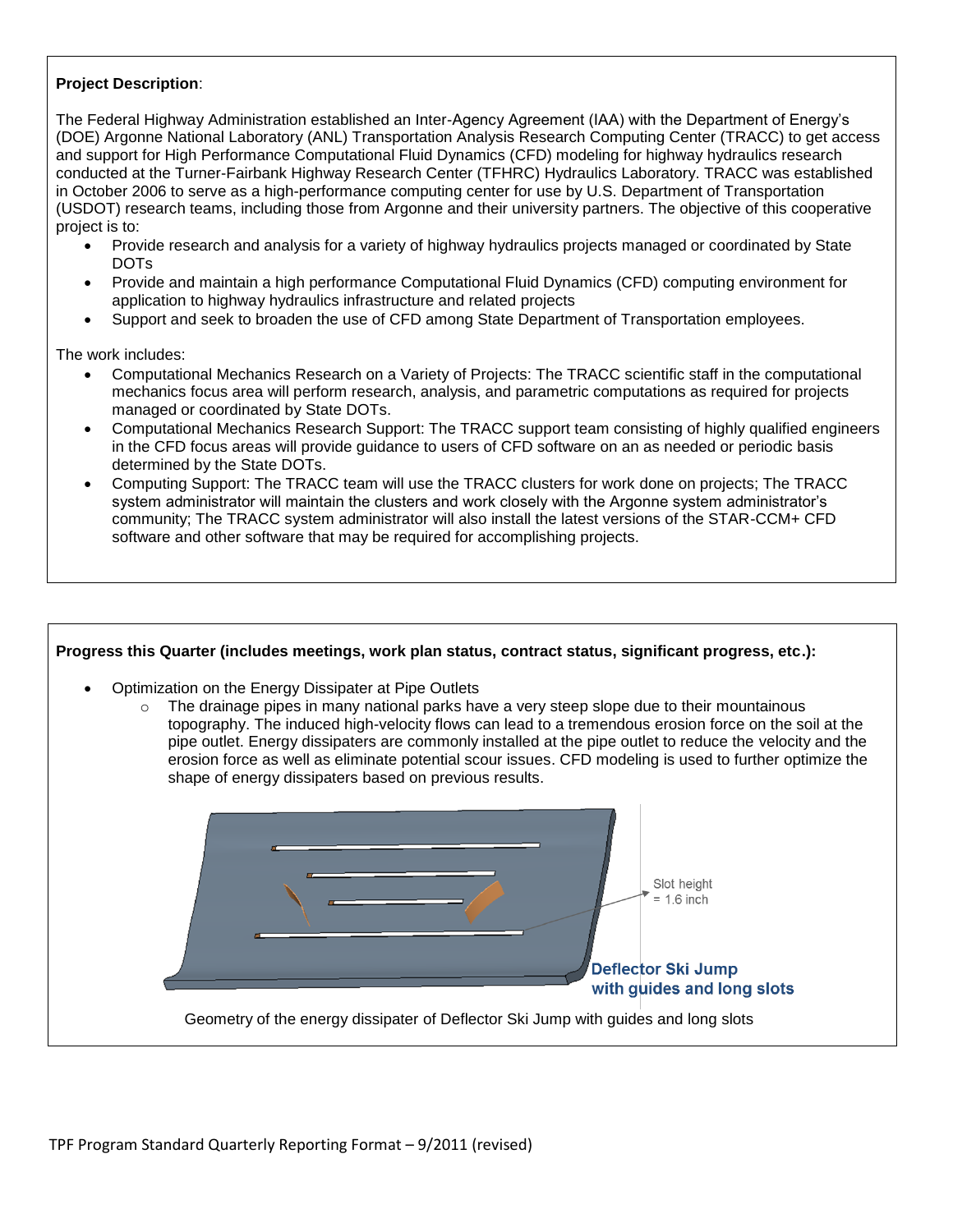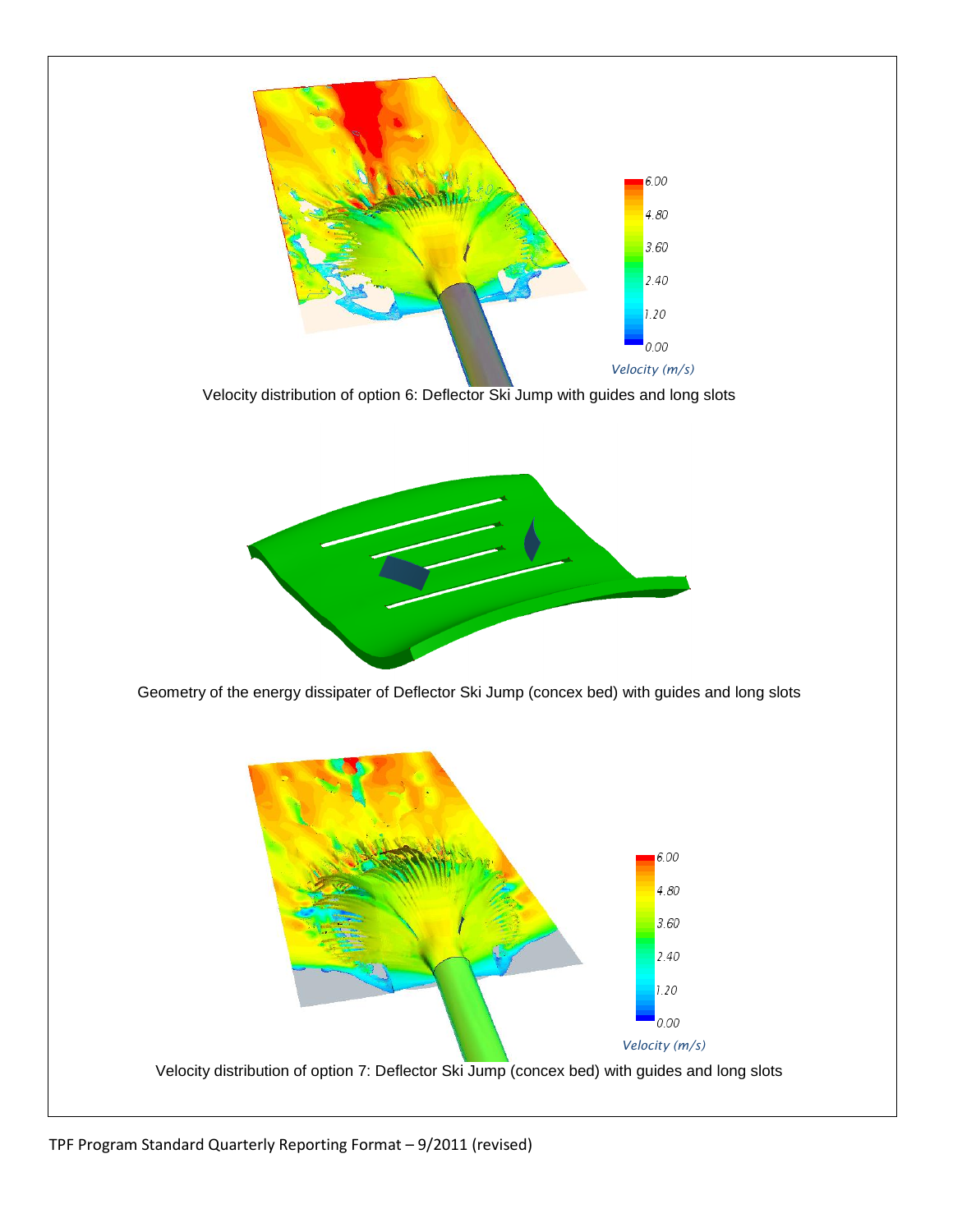- Hydraulic Performance of Shallow Foundations for Support of Bridge Abutments
	- $\circ$  The database from flume experiments focused on the performance of riprap layouts based on field installations and FHWA HEC-23 design guidelines against clear-water abutment scour combined with Computational Fluid Dynamics (CFD) is used to investigate how flow fields at single span bridge openings, dominated by flow contraction, adjust in response to variations of bed roughness and crosssection geometry due to riprap installations. These adjustments increase bed shear stress magnitudes on the unprotected erodible channel bed leading to underestimated contraction scour depths therefore creating instability, and ultimately causing edge failure of the riprap. The CFD modeling provides an insight into bed shear magnitudes within a nonuniform roughness in the bridge opening, and a comprehensive flow depth-riprap interaction model to define limits for the bridge openings that might be prone to edge failure of the scour protecting riprap.



Bed shear stress for the model without riprap, flow depth to opening ratio  $= 6.2$ 



Bed shear stress for the model with riprap, flow depth to opening ratio  $= 6.2$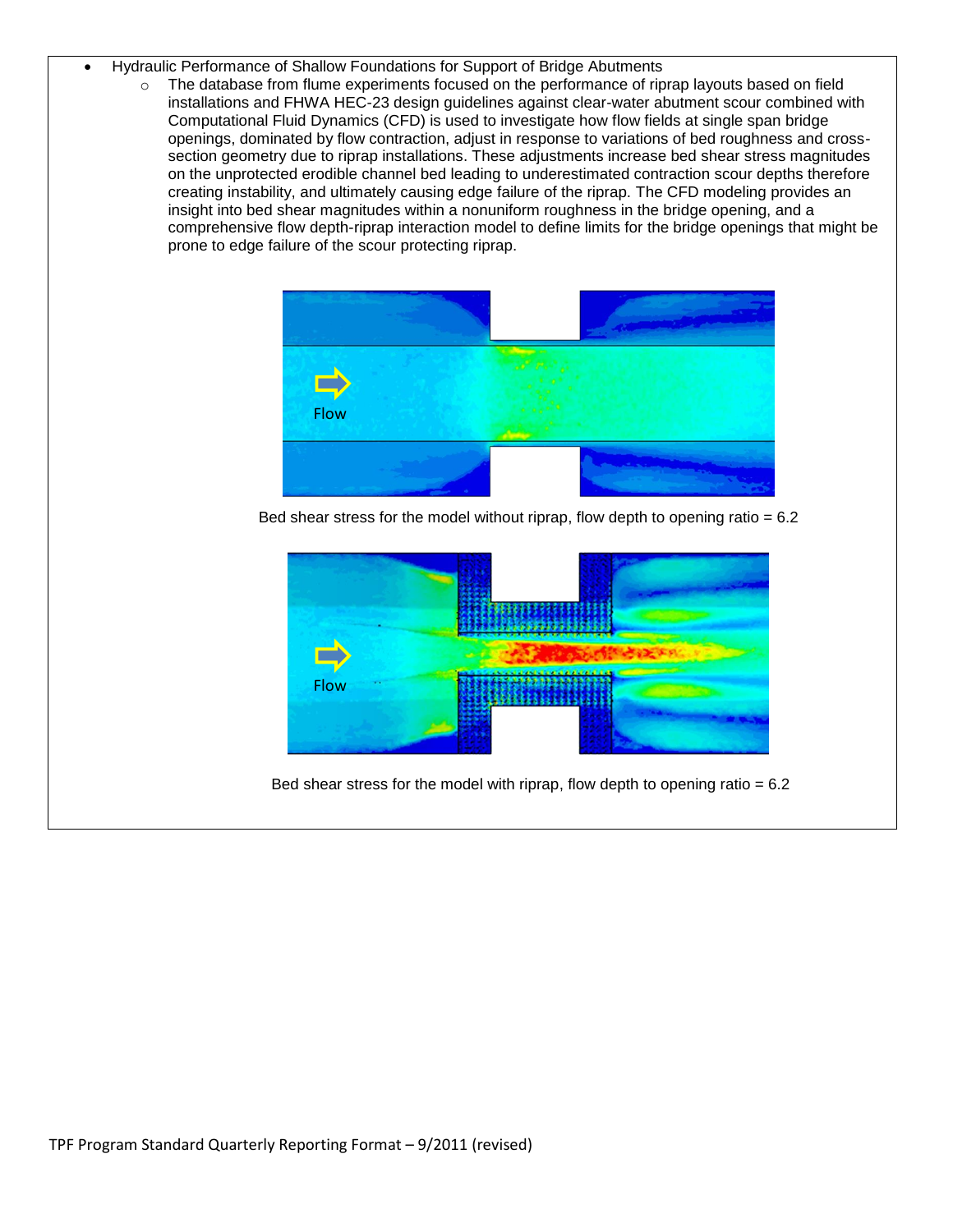

Bed shear stress for the model without riprap, flow depth to opening ratio = 16



# The hydraulic performances of more cases with different slope lengths will be studied by using CFD simulations.

### **Significant Results:**

 A further optimization on the shape of energy dissipaters for pipe flow outlet was conducted based on CFD simulations.

TPF Program Standard Quarterly Reporting Format – 9/2011 (revised)